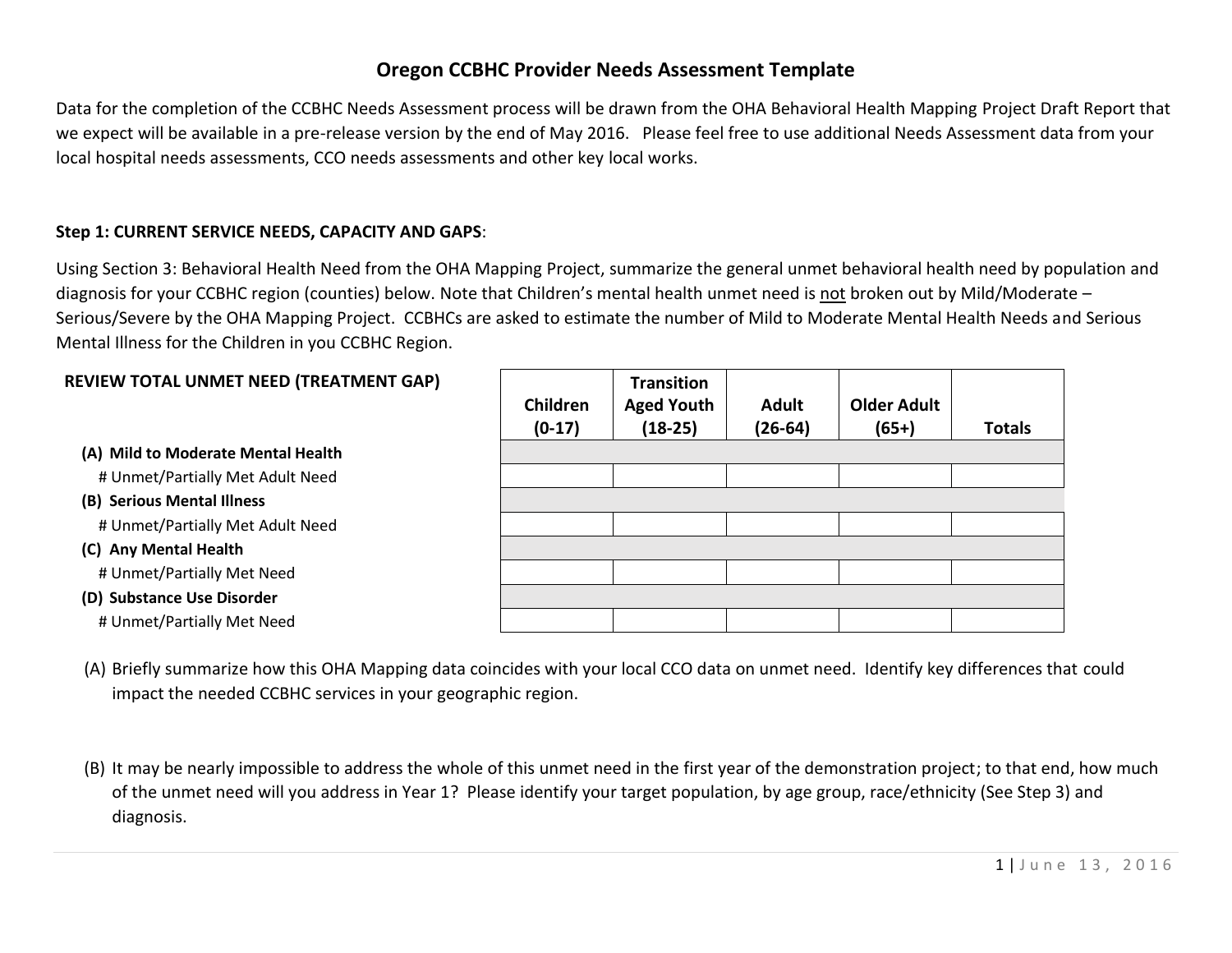## **STEP 2: GETTING TO THE STAFFING PLAN: Determine the average utilization of the "big 9" CCBHC services by type of behavioral health diagnosis listed below (***for the percentage of the gap that will be closed in Year 1 or the Demonstration Grant)*

*(A)* **Mild to Moderate Mental Health:** (1) Describe the basic service package that will be provided to each person in the mild to moderate category of behavioral health need by age group (children, adults, older adults) in this section. (2) Total up the average hours/year of service provision in that package and place the total number of hours/year of additional staff time that will be needed to treat new consumers entering the CCBHC in this category of need (# hours/person x average rate/hour x total unmet need in that category). (3) Convert that total number of hours of staff needed into new full time FTEs needed to provide the service. Put your answers in the box below. *(The attached Case Rate Worksheet will assist in this step in the process. This process will also be discussed again in Step 8 of the Ten Easy Steps CCBHC guidance document).* 

## **(B) Serious Mental Illness/Serious Emotional Distress: (Repeat 1-3 above)**

### **(C) Serious to Severe Substance Use Disorders (Repeat 1-3 above)**

| <b>Determining Staffing Plan</b> | Children (0-17)                |                  | <b>Transition Age Youth</b><br>$(18-25)$ |                  | <b>Adults (26-64)</b>          |                  | Older Adults (65+)             |                  | <b>Totals</b>                  |                  |
|----------------------------------|--------------------------------|------------------|------------------------------------------|------------------|--------------------------------|------------------|--------------------------------|------------------|--------------------------------|------------------|
|                                  | # Staff Hours<br><b>Needed</b> | #<br><b>FTEs</b> | # Staff Hours<br><b>Needed</b>           | #<br><b>FTEs</b> | # Staff Hours<br><b>Needed</b> | #<br><b>FTEs</b> | # Staff Hours<br><b>Needed</b> | #<br><b>FTEs</b> | # Staff Hours<br><b>Needed</b> | #<br><b>FTEs</b> |
| A) Mild to Moderate MH           |                                |                  |                                          |                  |                                |                  |                                |                  |                                |                  |
| B) Serious/Severe MH             |                                |                  |                                          |                  |                                |                  |                                |                  |                                |                  |
| C) Substance Use Disorder        |                                |                  |                                          |                  |                                |                  |                                |                  |                                |                  |
| Totals                           |                                |                  |                                          |                  |                                |                  |                                |                  |                                |                  |

(D) Provide a summary description of the volume and type of expanded services and staffing plan needed to meet the demand identified in the table above. Identify what, if any, changes you will make to services to existing consumers.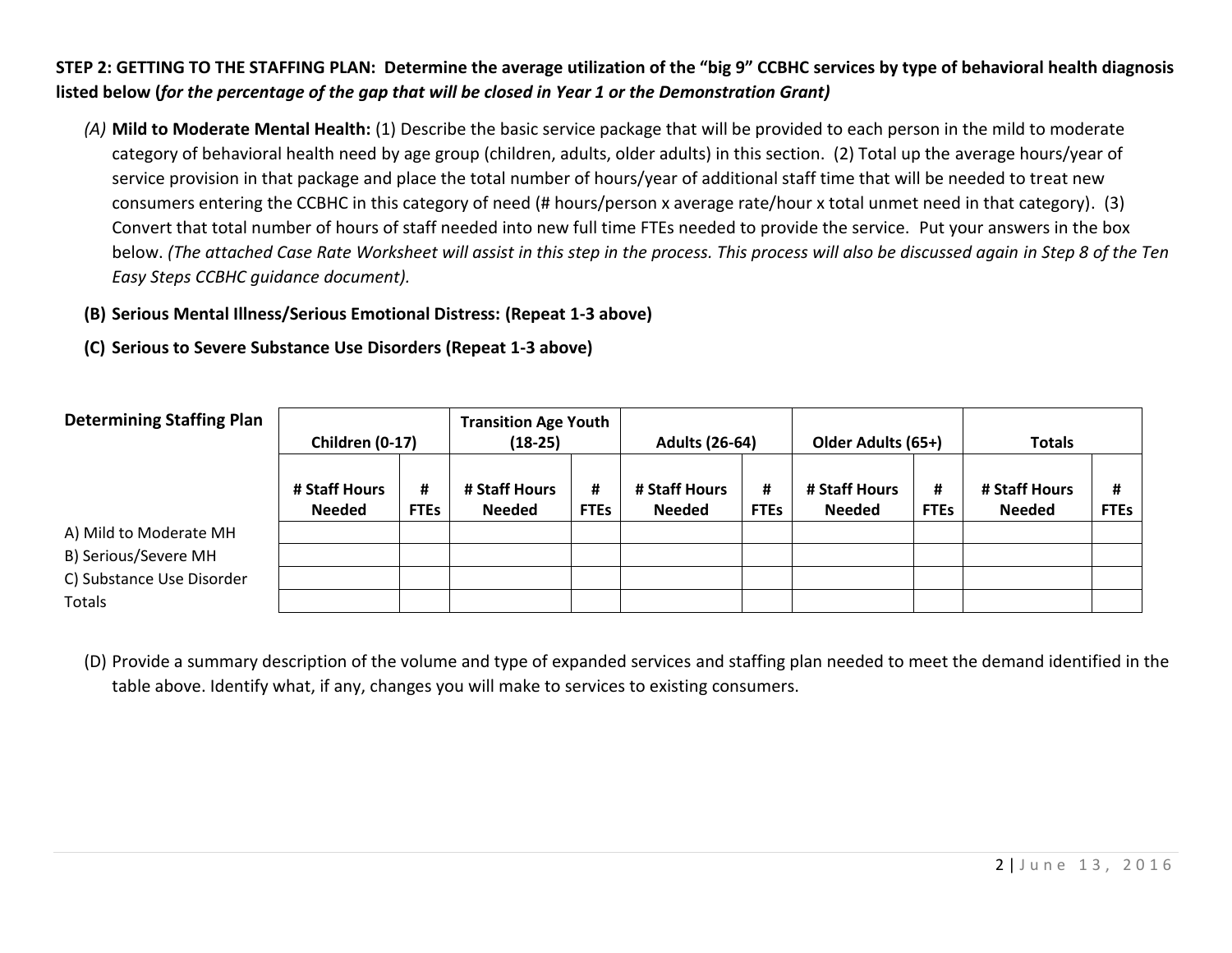#### **STEP 3: DISTRIBUTE THAT UNMET/PARTIALLY MET NEED ACROSS RACE AND ETHNICITY PERCENTAGES IN YOUR CCBHC REGION**

(A) **Determining Need for Diverse Staff and Service Modification for Cultural Responses:** Estimate the unmet/partially met need from Step 1 by ethnic group. Note that the OHA Behavioral Health Mapping Project Draft Report may have data to support this analysis.

|                  | Children (0-<br>17) | <b>Transition</b><br><b>Aged Youth</b><br>$(18-25)$ | <b>Adult (26-</b><br>64) | <b>Older Adult</b><br>$(65+)$ | <b>Totals</b> |
|------------------|---------------------|-----------------------------------------------------|--------------------------|-------------------------------|---------------|
| White            |                     |                                                     |                          |                               |               |
| Asian            |                     |                                                     |                          |                               |               |
| African American |                     |                                                     |                          |                               |               |
| Native American  |                     |                                                     |                          |                               |               |
| Pacific Islander |                     |                                                     |                          |                               |               |
| Hispanic         |                     |                                                     |                          |                               |               |
| Unknown/Other    |                     |                                                     |                          |                               |               |
| otal             |                     |                                                     |                          |                               |               |

(B) Describe any health disparities based in racial and ethnic communities in the population you serve (i.e. diabetes in African American populations).

(C) Provide information on the CCBHCs strategy for achieving a workforce that reflects those served.

(D) Will the diversity described above require any additional interpretation and/or translation services? Describe how those needs will be met.